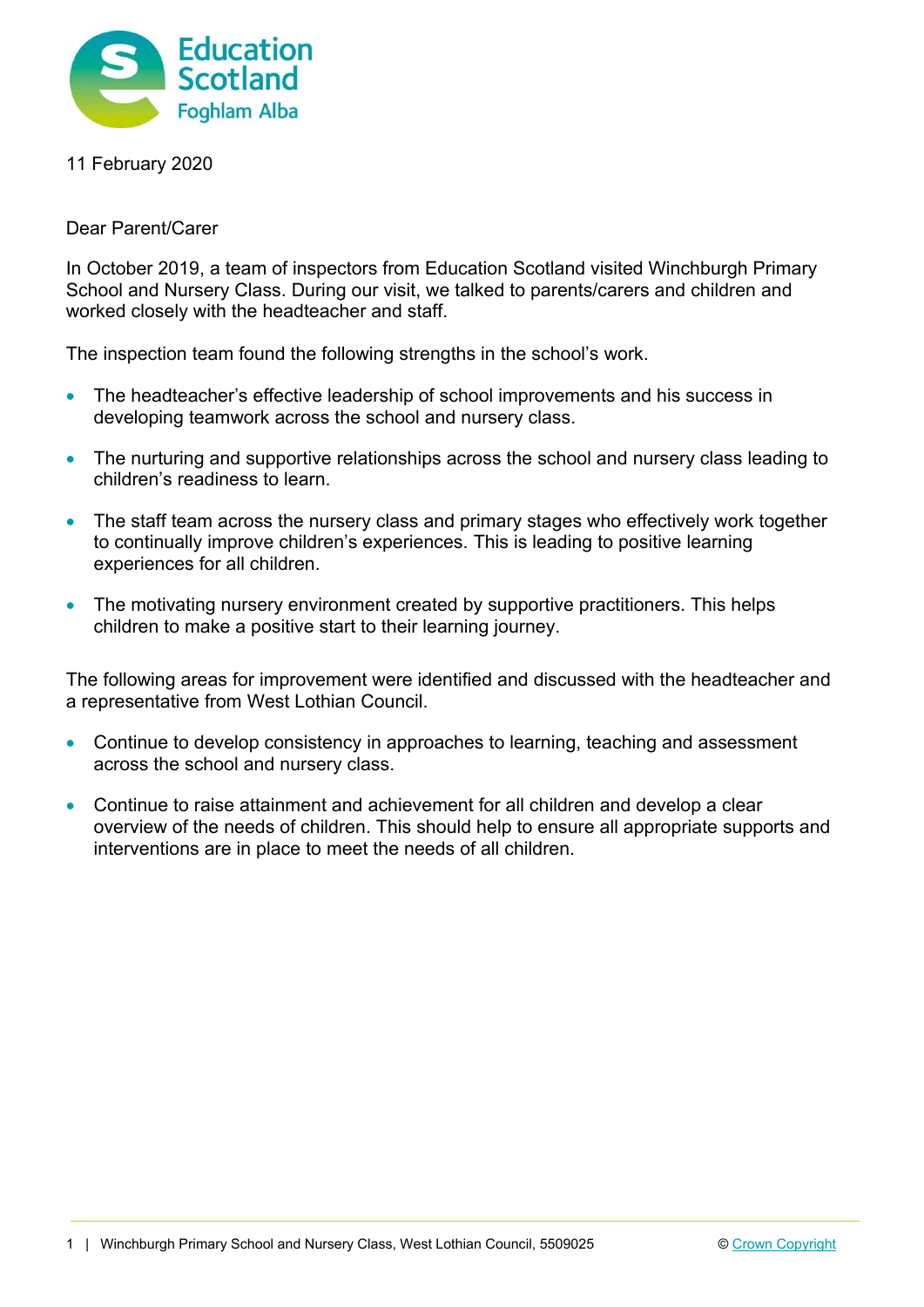

We gathered evidence to enable us to evaluate the school's work using four quality indicators from How good is our school? (4<sup>th</sup> edition) and How good is our early learning and childcare? Quality indicators help schools, local authorities and inspectors to judge what is working well and what needs to be improved. Following the inspection of each school, the Scottish Government gathers details of our evaluations to keep track of how well Scottish schools are doing.

## Here are Education Scotland's evaluations for Winchburgh Primary School and Nursery Class

| <b>Quality indicators for the primary stages</b>                                                                                | <b>Evaluation</b> |
|---------------------------------------------------------------------------------------------------------------------------------|-------------------|
| Leadership of change                                                                                                            | very good         |
| Learning, teaching and assessment                                                                                               | good              |
| Raising attainment and achievement                                                                                              | good              |
| Ensuring wellbeing, equality and inclusion                                                                                      | good              |
| Descriptions of the evaluations are available from:<br>How good is our school? $(4th$ edition), Appendix 3: The six-point scale |                   |

| <b>Quality indicators for the nursery class</b>                                                                                      | <b>Evaluation</b> |
|--------------------------------------------------------------------------------------------------------------------------------------|-------------------|
| Leadership of change                                                                                                                 | very good         |
| Learning, teaching and assessment                                                                                                    | good              |
| <b>Securing children's progress</b>                                                                                                  | good              |
| Ensuring wellbeing, equality and inclusion                                                                                           | good              |
| Descriptions of the evaluations are available from:<br>How good is our early learning and childcare? Appendix 1: The six-point scale |                   |

A more detailed document called Summarised Inspection Findings (SIF) will be available on the Education Scotland website at: https://education.gov.scot/education-scotland/inspection-reports/reports-page/?id=5205